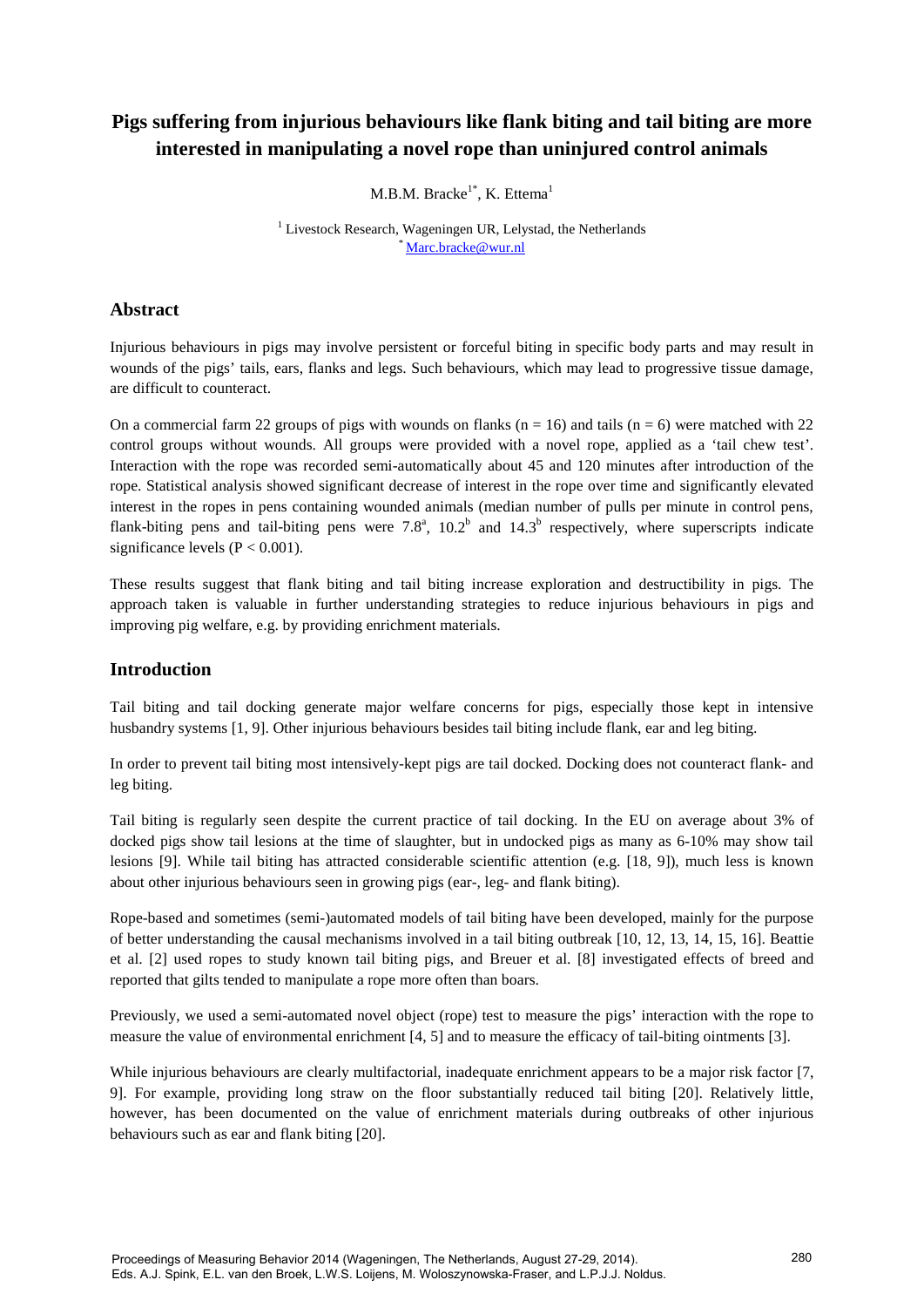The objective of this study, therefore, was to examine the value of enrichment in pens with injurious behaviours such as tail, ear and flank biting by testing pigs' responses to a novel nylon rope in pens with and without wounded animals. A secondary objective was to evaluate the use of the semi-automated tail chew test as a tool to study pen-mate-directed behaviours.

### **Materials and methods**

The study was conducted on a Dutch conventional farm rearing 1103 growing-fattening pigs housed in 14 highly similar units with pigs kept in mostly uniform and single-sex groups of 10 pigs per pen. All pens were 2.10 m deep and 2.30 m wide with a partly solid floor. All pens had a dry-feeder and nipples providing drinking mix (soluble food), a chain and a rope with a rubber flap (about 10x20 cm) hanging about 40 cm above the floor.

On the farm all units containing growing/fattening pigs were visually inspected from the feeding passage, searching for wounds on tails, flanks ears and legs, presumably due to injurious biting behaviours (hence excluding scratches due to fighting). When such a pen was found a control pen was selected without injured pigs. These pens formed matched-control pairs in which the tail chew test with a novel rope was done.

For the test a piece of white braided nylon rope (4mm in diameter; 48 cm long) was hung in all pens from the front wall, reaching up to about 30 cm above the floor of the pen.

Rope pulling behaviour was recorded semi-automatically (as described previously ([3, 4, 5], see also Figure 1) at two observation times, i.e. at about 45 and 120 min following introduction of the rope into the pen (T45 and T120 respectively). Two slightly different counter types were tested as part of a programme to improve the measuring technique (counters differed in the way they were protected from the pigs with or without a pvc container; the same counter type was used within pairs of pens).



**Figure 1**. Schematic diagram of counter measuring rope pulling. The dotted line indicates 'logger type', i.e. extra protection of half of the loggers intended to better protect the logger from being destroyed by the pigs .

A mixed model analysis was performed using Genstat 11.1 [11] to determine the effects of observation time (T1, T2), wound type (flank biting, tail biting, control), gender (barrows; gilts, mixed sex), counter type (with and without pvc), unit, pair and their interactions on pulling frequencies (number of pulls per minute per pen). The response variable was analysed on the LOG-scale (elog). Random effects for unit, case-control number/pair (within unit) and pen (within case-control) were included in the model.

The experiment was conducted in accordance with the Dutch and European legislation on the use of animals for scientific purposes. Since this was an observational study that did not negatively affect the welfare of the pigs no dispensation from the ethical care and use committee was needed.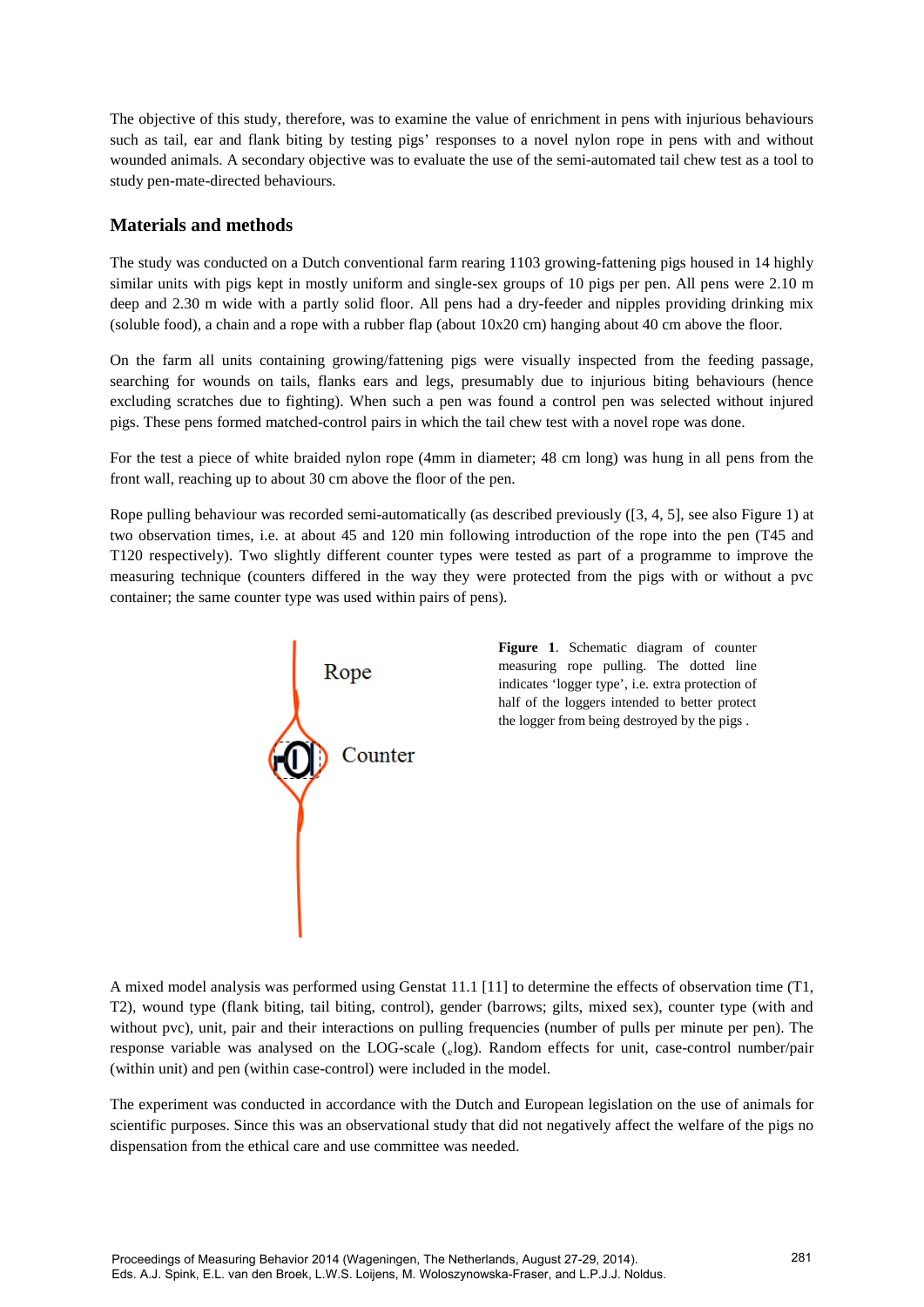# **Results**

In total 22 pens were identified with wounds related to either tail biting (n = 6) or flank biting (n = 16). Out of 16 flank-biting pens, 4 pens contained only barrows and 12 contained only gilts. Out of the 6 pens with tail-biting wounds, 1 group was mixed-sex, 2 groups were all gilts and 3 groups were all barrows.

The analysis showed a significant effect of time  $(P = 0.01)$  and wounds  $(P < 0.001)$ , and a trend for countertype  $(P = 0.09)$ . Gender was not significant and neither did any of the interactions reach significance.

Pulling frequencies were higher at the first recording (T45) compared to T120 (predicted means on elog scale were 2.47 and 2.21 respectively, sed 0.10). Control pens pulled significantly less frequent compared to pens with wounds due to flank biting and tail biting, while the two latter types of pen did not differ significantly (predicted means for controls<sup>a</sup>, flank biting<sup>b</sup> and tail biting<sup>b</sup> (superscripts indicating significance levels) on <sub>e</sub>log scale were 2.05, 2.32, 2.66 respectively, sed ranging from 0.097 to 0.19, with an average of 0.150). These values on  $log$ scale correspond with the values 7.8, 10.2 and 14.3 pulls per minute respectively.



**Figure 2.** Backtransformed predicted means of rope-pulling frequency for control pens ( $n = 22$ ), pens with flank-biting ( $n = 12$ ) 16) and pens with tail biting  $(n = 6)$ , tested at two time points, 45 and 120 min. after introduction of a novel rope respectively (T45; T120).

### **Discussion and conclusion**

Growing and fattening pigs in pens with biting wounds showed more interest in a novel rope as compared to matched controls.

Previously studies showed that pigs in barren pens had increased interest in novel objects [5, 19]. Hence, pigs in pens where injurious behaviours were evident may be experiencing their environment as more barren, hence be more interested in novel ropes and pen-mate-directed behaviour, leading to the injurious behaviour. Alternatively, however, injurious behaviours themselves are known to have a tendency to escalate due to reinforcing effects of the behaviour itself or its consequences (e.g. taste of blood). This may increase destructive behaviours generally, including rope manipulation (pulling hard). In other words, the present findings may relate to either a difference in cause or effect of the abnormal biting behaviour. In either case, the finding is in line with hypothesis that injurious behaviours are related to barren housing and may be solved by providing better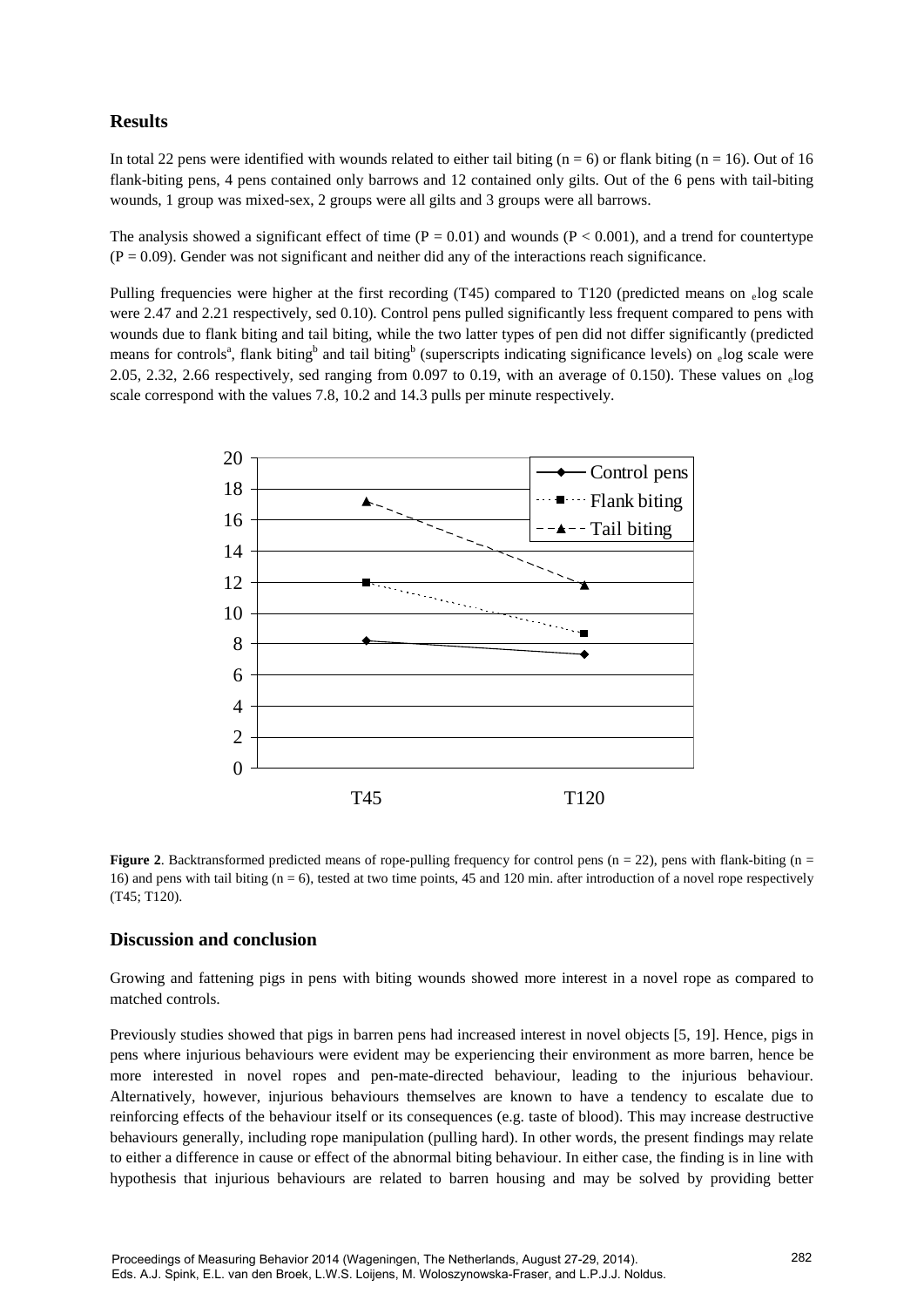enrichment materials [22], perhaps not only to prevent, but also to treat these behaviours as pigs in such pens seem to have a higher demand for enrichment materials.

The present results confirm the relationship between pen-mate-directed behaviours and pen-directed/exploratory behaviours (here tested as rope-directed behaviours; see e.g. [6, 17]), but as far as we know, this is the first quantitative studies reporting on flank biting as an injurious behaviour in growing-fattening pigs.

The finding that pigs from both tail and flank biting pens showed an increased interest in the rope, may indicate a similar etiology for both injurious behaviours i.e. increased interest in exploration.

The lack of a significant difference between flank biting and tail biting, despite the fact that predicted means for tail biting were almost as much elevated above the means for flank-biting pens, as these pens were elevated above control pens (see Figure 21) may be related to the fact that the number of flank-biting pens was much higher (16) compared to tail-biting pens ( $n = 6$ ). This observation may also be related to the fact that the novel rope, which has previously been used as tail model as 'tail chew test' [3], morphologically resembles a conspecific's tail more than a flank, and hence may be expected to elicit a higher level of response in the case of tail biting compared to flank biting.

Previously, Breuer et al. [8] reported that gilts had a tendency to manipulate a rope more often than boars. Similarly, Zonderland et al. [21] found that gilts showed more tail biting. In this study we found no such effect for tail biting. In our small tail-biting sample  $(n=6)$  we found 3 groups of barrows, 2 groups of gilts and 1 mixedsex group. For flank biting, however, the results seem to suggest a confirmation of the previous studies in that out of 16 pens with flank biting only 4 pens contained barrows and 12 pens contained gilts. Since there were considerably more pens with gilts compared to barrows on the farm ( $n = 57$  versus  $n = 47$ ), this effect was not significant ( $p = 0.087$ , Binomial test in Genstat 11.1).

Following our earlier work in relation to tail biting this study used a semi-automated rope model. It was confirmed that rope pulling behaviour may be a useful parameter to measure aspects of injurious behaviour in pigs. It may, therefore, not only be a suitable tail chew model, e.g. to test tail biting treatments [3], but it may also be useful to study related injurious behaviours such as flank biting.

Compared to earlier test applications (e.g. [3]) we here used a longer test duration (up to 120 minutes). This is related to on-going modifications directed at improving the test. In this study there was no substantial benefit of prolonged measurement as there was no specific effect of time (i.e. no interaction with wound presence), suggesting that there only was a general 'habituation' to the rope over time (but the pigs may also just get tired after a bout of exploratory activity). With respect to test optimalisation it was found that the modification of the counter type, that was directed at improved 'longevity', resulted, unfortunately, in a tendency for a lower pulling frequency in the better-protected recorders, perhaps indicating reduced sensitivity of the 'improved' design.

This study confirmed the suitability of the semi-automated rope test in helping to improve our understanding of injurious behaviours such as tail flank biting in pigs, and confirms that inadequate environmental enrichment may be implicated in injurious behavioural pathologies in pigs.

### **Acknowledgements**

The authors are grateful for funding from the Dutch Ministry of Economic Affairs in support of the ANIWHA Era-Net initiative (FareWellDock project). We also greatly appreciate the hospitality of the farmer.

# **References**

- [1] Anonymous (2001a). Scientists' assessment of the impact of housing and management on animal welfare. *Journal of Applied Animal Welfare Science, 4,* 3-52
- [2] Beattie, V.E., Breuer, K., O'Connell, N.E., Sneddon, A., Mercer, J.T., Rance, K.A., Sutcliffe, M.E.M., Edwards, S.A. (2005). Factors identifying pigs predisposed to tail biting. *Animal Science, 80*, 307-312.